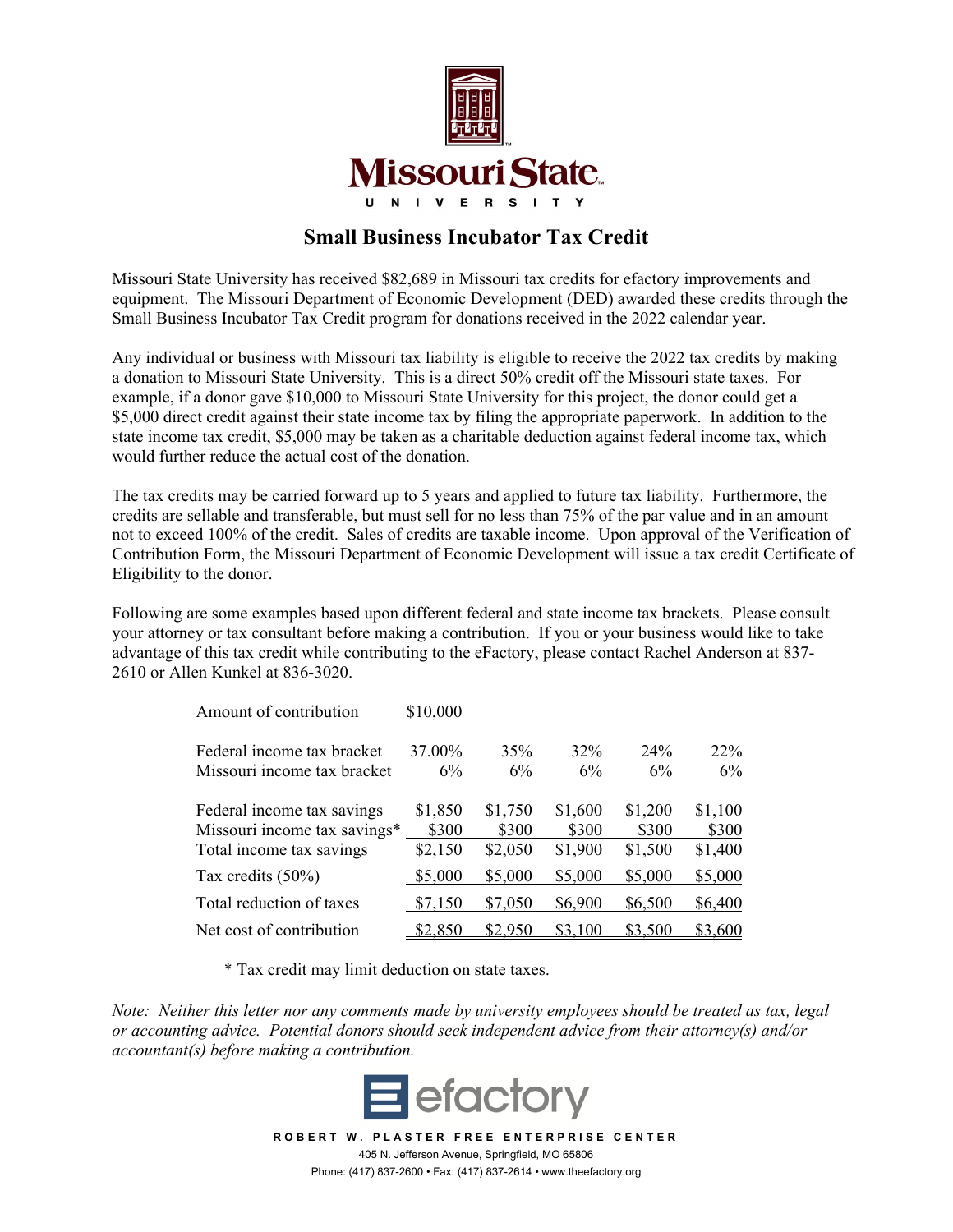

## **Small Business Incubator Tax Credit Donor Contribution Process**

Step 1. Obtain professional tax, legal or accounting advice on your specific tax benefit.

Step 2. Donor makes a contribution to Missouri State University to support the eFactory renovations and improvements.

 Step 3. Donor completes the Verification of Contribution to a Missouri Certified Incubator – Small Business Incubator Tax Credit Program form. The form must be notarized and submitted to the University for verification (form attached).

 Step 4. Donor provides copy of the cancelled check, bank statement or other documentation of the contribution to the University.

 Step 5. University submits Verification form and documentation of contribution to the Missouri Department of Economic Development.

 Step 6. University sends donor a Gift Receipt Letter (example attached). The letter provides information of the charitable contribution and tax credit.

 Step 7. Upon approval by the Missouri Department of Economic Development, the donor will receive a Certificate of Eligibility for the tax credit (example attached).

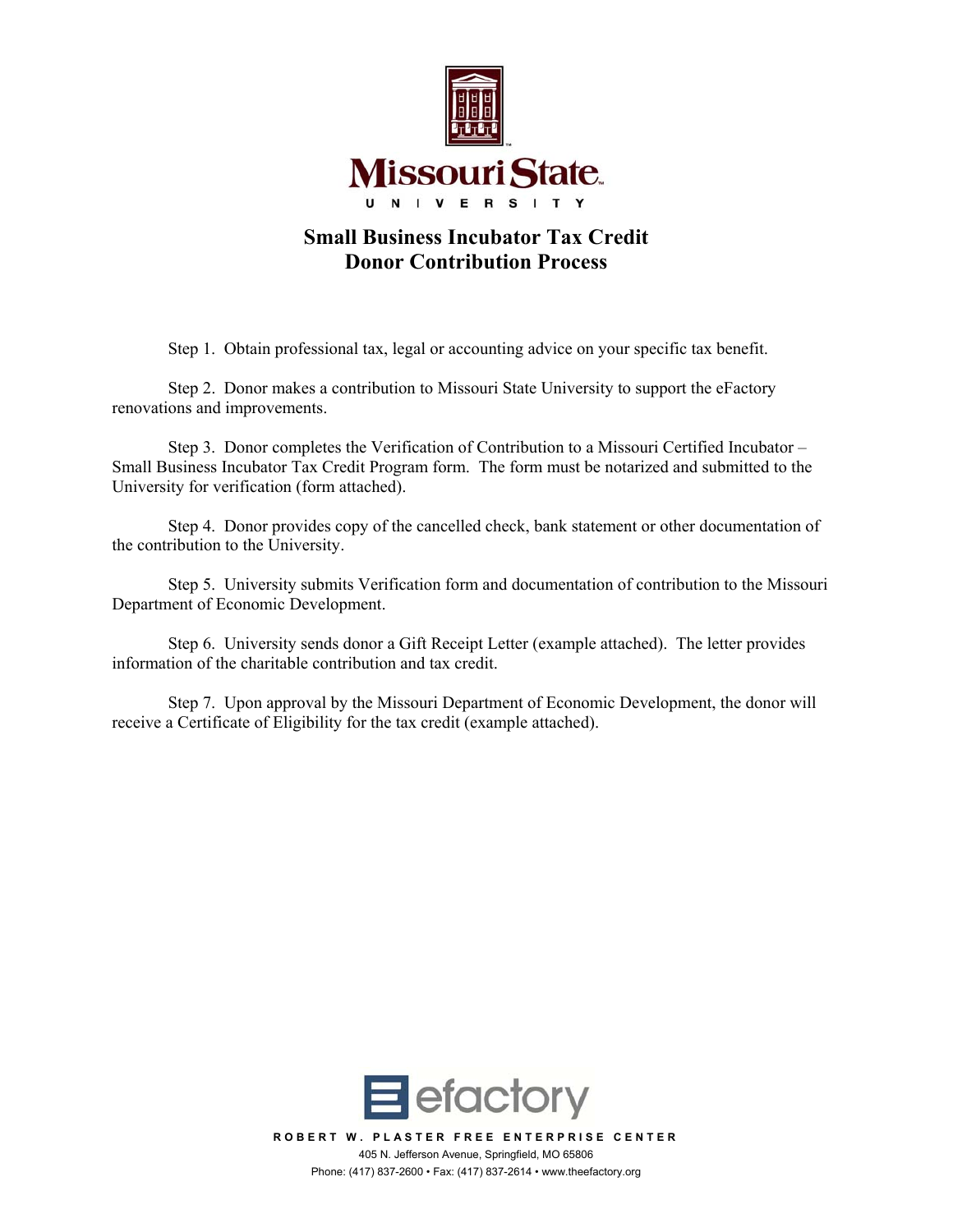## **VERIFICATION OF CONTRIBUTION TO A MISSOURI CERTIFIED INCUBATOR SMALL BUSINESS INCUBATOR TAX CREDIT PROGRAM, SECTION 620.495 RSMo**

|                      | To receive a tax credit under the Small Business Incubator Program, the taxpayers who contribute to a certified Missouri incubator, must complete<br>this form for each contribution and send to the department for review along with documentation satisfactory to the department.                                                                                       |                                           |                        |                        |                             |      |  |
|----------------------|---------------------------------------------------------------------------------------------------------------------------------------------------------------------------------------------------------------------------------------------------------------------------------------------------------------------------------------------------------------------------|-------------------------------------------|------------------------|------------------------|-----------------------------|------|--|
| CONTRIBUTOR          | Tax Year Beginning<br>$\sqrt{2}$                                                                                                                                                                                                                                                                                                                                          | $\sqrt{2}$                                | Tax Year Ending        |                        |                             |      |  |
|                      | NAME OF INDIVIDUAL ENTITY                                                                                                                                                                                                                                                                                                                                                 |                                           |                        | FEDERAL TAX ID NUMBER  |                             |      |  |
|                      | ADDRESS (STREET, PO BOX)                                                                                                                                                                                                                                                                                                                                                  |                                           |                        |                        | MITS/MISSOURI TAX ID NUMBER |      |  |
|                      | <b>CITY</b><br><b>STATE</b><br>ZIP                                                                                                                                                                                                                                                                                                                                        |                                           |                        | SOCIAL SECURITY NUMBER |                             |      |  |
|                      | <b>TELEPHONE NUMBER</b><br>$\lambda$<br>€                                                                                                                                                                                                                                                                                                                                 | <b>FACSIMILE NUMBER</b><br>$\lambda$<br>€ |                        |                        | <b>EMAIL ADDRESS</b>        |      |  |
|                      | <b>Business Entity for Tax Purposes:</b><br>$\Box$ Corporation<br>$\Box$ S-Corporation                                                                                                                                                                                                                                                                                    |                                           | $\Box$ Partnership     | $\Box$ Individual      | $\Box$ Other                |      |  |
|                      | Note: If a taxpayer is a Corporation, Partnership, S-Corporation or Other, identify the names, social security numbers, and proportioned share<br>of ownership of each beneficiary, partner, or shareholder on the last day of the tax period. Aggregate proportionate shares or percent of total<br>ownership may not exceed 100%. Attach a separate sheet if necessary. |                                           |                        |                        |                             |      |  |
|                      | Name                                                                                                                                                                                                                                                                                                                                                                      |                                           | Social Security Number |                        | % Ownership                 |      |  |
|                      |                                                                                                                                                                                                                                                                                                                                                                           |                                           |                        |                        |                             | %    |  |
|                      |                                                                                                                                                                                                                                                                                                                                                                           |                                           |                        |                        |                             | %    |  |
|                      |                                                                                                                                                                                                                                                                                                                                                                           |                                           |                        |                        |                             | %    |  |
|                      |                                                                                                                                                                                                                                                                                                                                                                           |                                           |                        |                        |                             | $\%$ |  |
|                      | <b>FIRST NAME</b>                                                                                                                                                                                                                                                                                                                                                         | MIDDLE NAME                               |                        | <b>LAST NAME</b>       |                             |      |  |
|                      | ADDRESS (STREET, PO BOX)                                                                                                                                                                                                                                                                                                                                                  |                                           |                        |                        |                             |      |  |
| <b>DNTACT PERSON</b> | <b>CITY</b>                                                                                                                                                                                                                                                                                                                                                               |                                           | <b>STATE</b>           |                        | ZIP                         |      |  |
| Ō                    | TELEPHONE NUMBER                                                                                                                                                                                                                                                                                                                                                          | <b>FACSIMILE NUMBER</b>                   |                        |                        | <b>EMAIL ADDRESS</b>        |      |  |
| $\dot{\mathbf{c}}$   | $\left($                                                                                                                                                                                                                                                                                                                                                                  | - (                                       |                        |                        |                             |      |  |
|                      | Contribution was made in (check one):                                                                                                                                                                                                                                                                                                                                     |                                           |                        |                        |                             |      |  |
|                      | $\Box$ CASH                                                                                                                                                                                                                                                                                                                                                               |                                           | $\Box$ NON-CASH        |                        |                             |      |  |
| <b>CONTRIBUTION</b>  | Amount                                                                                                                                                                                                                                                                                                                                                                    |                                           |                        | Date                   |                             |      |  |
|                      | \$                                                                                                                                                                                                                                                                                                                                                                        |                                           |                        |                        |                             |      |  |
| $\ddot{ }$           | Note: For cash contributions, provide a cancelled check, bank statement, or wire transfer. For non-cash contributions, please refer to the policy<br>guidelines of the Small Business Incubator Program, "Eligible Contributions."                                                                                                                                        |                                           |                        |                        |                             |      |  |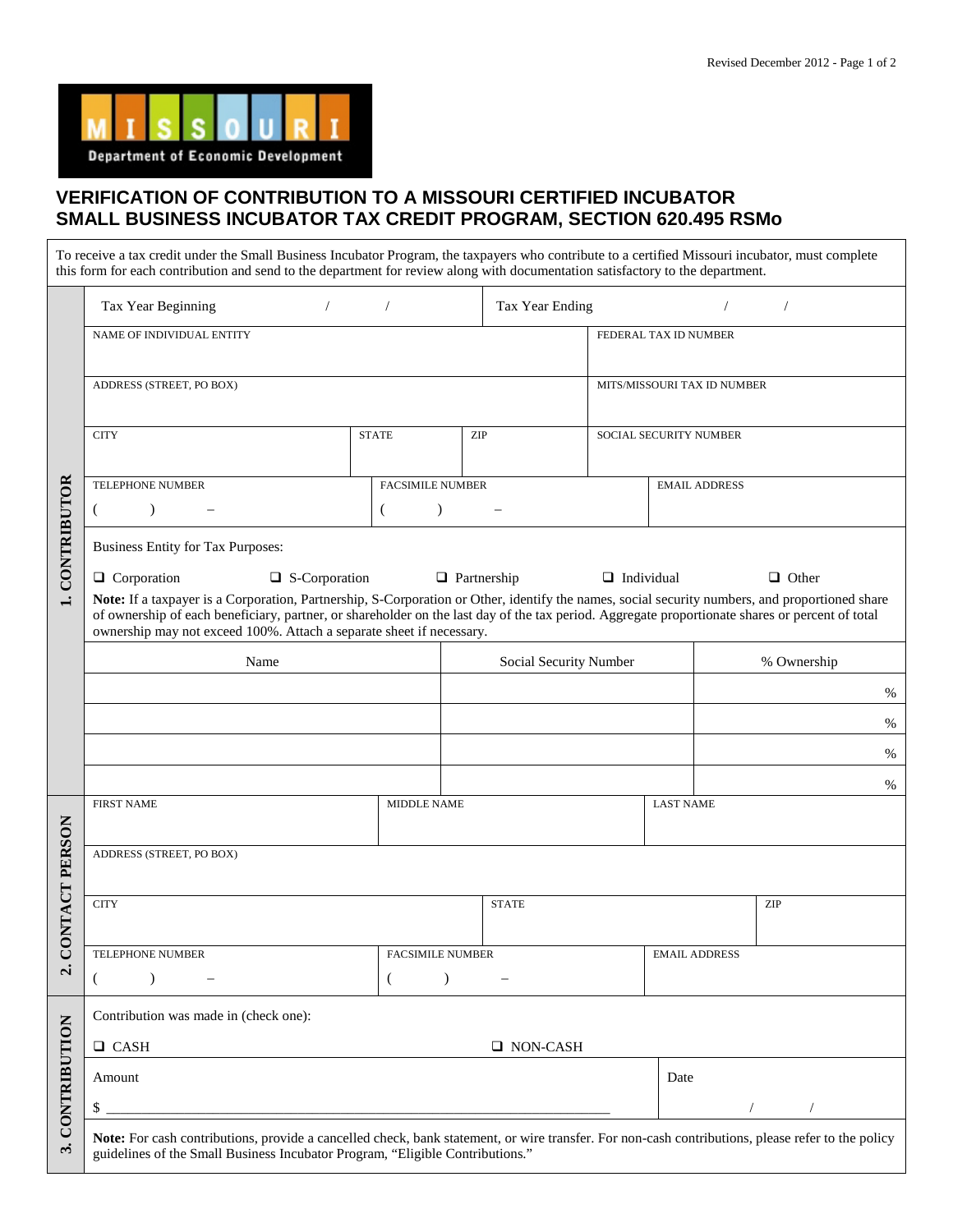|                                                                                 | ٠<br>contained herein.                                                                                                                                                                                           | I certify that I am an authorized representative of the applicant and as such am authorized to make the statement of affirmation                                                                                                                                                                                                                                                                                                                                                                                                                                                                                                                                                                                                                                                                                                                                                                                                                                                                                                                                                                                                                                           |               |                           |                          |  |
|---------------------------------------------------------------------------------|------------------------------------------------------------------------------------------------------------------------------------------------------------------------------------------------------------------|----------------------------------------------------------------------------------------------------------------------------------------------------------------------------------------------------------------------------------------------------------------------------------------------------------------------------------------------------------------------------------------------------------------------------------------------------------------------------------------------------------------------------------------------------------------------------------------------------------------------------------------------------------------------------------------------------------------------------------------------------------------------------------------------------------------------------------------------------------------------------------------------------------------------------------------------------------------------------------------------------------------------------------------------------------------------------------------------------------------------------------------------------------------------------|---------------|---------------------------|--------------------------|--|
| CERTIFICATION                                                                   | $\bullet$<br>$\bullet$<br>$\bullet$                                                                                                                                                                              | I certify that the applicant does NOT employ illegal aliens and that the applicant has complied with federal law (8 U.S.C. § 1324a)<br>requiring the examination of an appropriate document or documents to verify that an individual is not an unauthorized alien.<br>I understand that if the applicant is found to have employed an illegal alien in Missouri and did not, for that employee examines the<br>document(s) required by federal law, that the applicant shall be ineligible for any state-administered or subsidized tax credit, tax<br>abatement or loan for a period of five years following any such finding.<br>I attest that I have read and understand the Small Business Incubator Tax Credit Program guidelines, specifically as it relates to the<br>Tax Credit Accountability Act of 2004 (SB 1099).<br>I hereby agree to allow representatives of the Department of Economic Development access to the property and applicable records as<br>may be necessary for the administration of this program.<br>I certify under penalties of perjury that the above statements, information contained in the application and attachments are complete, |               |                           |                          |  |
|                                                                                 |                                                                                                                                                                                                                  | true, and correct to the best of my knowledge and belief                                                                                                                                                                                                                                                                                                                                                                                                                                                                                                                                                                                                                                                                                                                                                                                                                                                                                                                                                                                                                                                                                                                   |               |                           |                          |  |
|                                                                                 | <b>CONTRIBUTOR'S SIGNATURE</b><br>Must be signed in the<br>presence of a notary.<br>▶                                                                                                                            |                                                                                                                                                                                                                                                                                                                                                                                                                                                                                                                                                                                                                                                                                                                                                                                                                                                                                                                                                                                                                                                                                                                                                                            |               | <b>DATE</b><br>$\sqrt{2}$ |                          |  |
|                                                                                 | NOTARY EMBOSSER SEAL                                                                                                                                                                                             | <b>STATE</b>                                                                                                                                                                                                                                                                                                                                                                                                                                                                                                                                                                                                                                                                                                                                                                                                                                                                                                                                                                                                                                                                                                                                                               | <b>COUNTY</b> |                           | MY COMMISSION EXPIRES    |  |
|                                                                                 |                                                                                                                                                                                                                  | On this day of 3.20 before me, 20 before me, 20 a Notary Public                                                                                                                                                                                                                                                                                                                                                                                                                                                                                                                                                                                                                                                                                                                                                                                                                                                                                                                                                                                                                                                                                                            |               |                           |                          |  |
|                                                                                 |                                                                                                                                                                                                                  | in and for said state, personally appeared ___________________________, known to me to be                                                                                                                                                                                                                                                                                                                                                                                                                                                                                                                                                                                                                                                                                                                                                                                                                                                                                                                                                                                                                                                                                  |               |                           |                          |  |
| SIGNATURE                                                                       |                                                                                                                                                                                                                  | the person who executed the Certification and acknowledged and states on his/her oath to me                                                                                                                                                                                                                                                                                                                                                                                                                                                                                                                                                                                                                                                                                                                                                                                                                                                                                                                                                                                                                                                                                |               |                           |                          |  |
|                                                                                 |                                                                                                                                                                                                                  | that he/she executed the same for the purposes therein stated.                                                                                                                                                                                                                                                                                                                                                                                                                                                                                                                                                                                                                                                                                                                                                                                                                                                                                                                                                                                                                                                                                                             |               |                           |                          |  |
| ທ່                                                                              |                                                                                                                                                                                                                  | NOTARY PUBLIC SIGNATURE                                                                                                                                                                                                                                                                                                                                                                                                                                                                                                                                                                                                                                                                                                                                                                                                                                                                                                                                                                                                                                                                                                                                                    |               | NOTARY RUBBER STAMP       |                          |  |
|                                                                                 |                                                                                                                                                                                                                  |                                                                                                                                                                                                                                                                                                                                                                                                                                                                                                                                                                                                                                                                                                                                                                                                                                                                                                                                                                                                                                                                                                                                                                            |               |                           |                          |  |
|                                                                                 |                                                                                                                                                                                                                  |                                                                                                                                                                                                                                                                                                                                                                                                                                                                                                                                                                                                                                                                                                                                                                                                                                                                                                                                                                                                                                                                                                                                                                            |               |                           |                          |  |
|                                                                                 |                                                                                                                                                                                                                  |                                                                                                                                                                                                                                                                                                                                                                                                                                                                                                                                                                                                                                                                                                                                                                                                                                                                                                                                                                                                                                                                                                                                                                            |               |                           |                          |  |
|                                                                                 | <b>NAME OF INCUBATOR</b>                                                                                                                                                                                         |                                                                                                                                                                                                                                                                                                                                                                                                                                                                                                                                                                                                                                                                                                                                                                                                                                                                                                                                                                                                                                                                                                                                                                            |               |                           |                          |  |
|                                                                                 |                                                                                                                                                                                                                  | <b>Missouri State University - efactory</b>                                                                                                                                                                                                                                                                                                                                                                                                                                                                                                                                                                                                                                                                                                                                                                                                                                                                                                                                                                                                                                                                                                                                |               |                           |                          |  |
|                                                                                 | ADDRESS (STREET, PO BOX)                                                                                                                                                                                         |                                                                                                                                                                                                                                                                                                                                                                                                                                                                                                                                                                                                                                                                                                                                                                                                                                                                                                                                                                                                                                                                                                                                                                            |               |                           |                          |  |
| <b>ERIFICATION</b>                                                              | 405 N. Jefferson Avenue                                                                                                                                                                                          |                                                                                                                                                                                                                                                                                                                                                                                                                                                                                                                                                                                                                                                                                                                                                                                                                                                                                                                                                                                                                                                                                                                                                                            |               |                           |                          |  |
|                                                                                 | <b>CITY</b>                                                                                                                                                                                                      |                                                                                                                                                                                                                                                                                                                                                                                                                                                                                                                                                                                                                                                                                                                                                                                                                                                                                                                                                                                                                                                                                                                                                                            | <b>STATE</b>  |                           | ZIP                      |  |
|                                                                                 | Springfield                                                                                                                                                                                                      |                                                                                                                                                                                                                                                                                                                                                                                                                                                                                                                                                                                                                                                                                                                                                                                                                                                                                                                                                                                                                                                                                                                                                                            | <b>MO</b>     |                           | 65806                    |  |
|                                                                                 | TELEPHONE NUMBER                                                                                                                                                                                                 | <b>FACSIMILE NUMBER</b>                                                                                                                                                                                                                                                                                                                                                                                                                                                                                                                                                                                                                                                                                                                                                                                                                                                                                                                                                                                                                                                                                                                                                    |               |                           |                          |  |
|                                                                                 | $0.837 - 2600$<br>$(417) 837 - 2614$<br>(417)                                                                                                                                                                    |                                                                                                                                                                                                                                                                                                                                                                                                                                                                                                                                                                                                                                                                                                                                                                                                                                                                                                                                                                                                                                                                                                                                                                            |               |                           |                          |  |
| 6. INCUBATOR'S                                                                  | I have examined this application and all attachments and believe it to be an accurate description of the contribution received by our<br>organization for the purposes of carrying out this application project. |                                                                                                                                                                                                                                                                                                                                                                                                                                                                                                                                                                                                                                                                                                                                                                                                                                                                                                                                                                                                                                                                                                                                                                            |               |                           |                          |  |
|                                                                                 | <b>INCUBATOR'S SIGNATURE</b>                                                                                                                                                                                     |                                                                                                                                                                                                                                                                                                                                                                                                                                                                                                                                                                                                                                                                                                                                                                                                                                                                                                                                                                                                                                                                                                                                                                            |               | <b>DATE</b>               |                          |  |
|                                                                                 | ▶                                                                                                                                                                                                                |                                                                                                                                                                                                                                                                                                                                                                                                                                                                                                                                                                                                                                                                                                                                                                                                                                                                                                                                                                                                                                                                                                                                                                            |               |                           | $\sqrt{2}$<br>$\sqrt{2}$ |  |
|                                                                                 |                                                                                                                                                                                                                  | <b>RETURN TO:</b>                                                                                                                                                                                                                                                                                                                                                                                                                                                                                                                                                                                                                                                                                                                                                                                                                                                                                                                                                                                                                                                                                                                                                          |               |                           |                          |  |
|                                                                                 |                                                                                                                                                                                                                  | <b>Department of Economic Development</b>                                                                                                                                                                                                                                                                                                                                                                                                                                                                                                                                                                                                                                                                                                                                                                                                                                                                                                                                                                                                                                                                                                                                  |               |                           |                          |  |
| <b>Division of Business and Community Services</b><br><b>Finance Management</b> |                                                                                                                                                                                                                  |                                                                                                                                                                                                                                                                                                                                                                                                                                                                                                                                                                                                                                                                                                                                                                                                                                                                                                                                                                                                                                                                                                                                                                            |               |                           |                          |  |
|                                                                                 | 301 West High Street, Room 770                                                                                                                                                                                   |                                                                                                                                                                                                                                                                                                                                                                                                                                                                                                                                                                                                                                                                                                                                                                                                                                                                                                                                                                                                                                                                                                                                                                            |               |                           |                          |  |
|                                                                                 |                                                                                                                                                                                                                  | P.O. Box 118                                                                                                                                                                                                                                                                                                                                                                                                                                                                                                                                                                                                                                                                                                                                                                                                                                                                                                                                                                                                                                                                                                                                                               |               |                           |                          |  |
|                                                                                 | Jefferson City, MO 65102                                                                                                                                                                                         |                                                                                                                                                                                                                                                                                                                                                                                                                                                                                                                                                                                                                                                                                                                                                                                                                                                                                                                                                                                                                                                                                                                                                                            |               |                           |                          |  |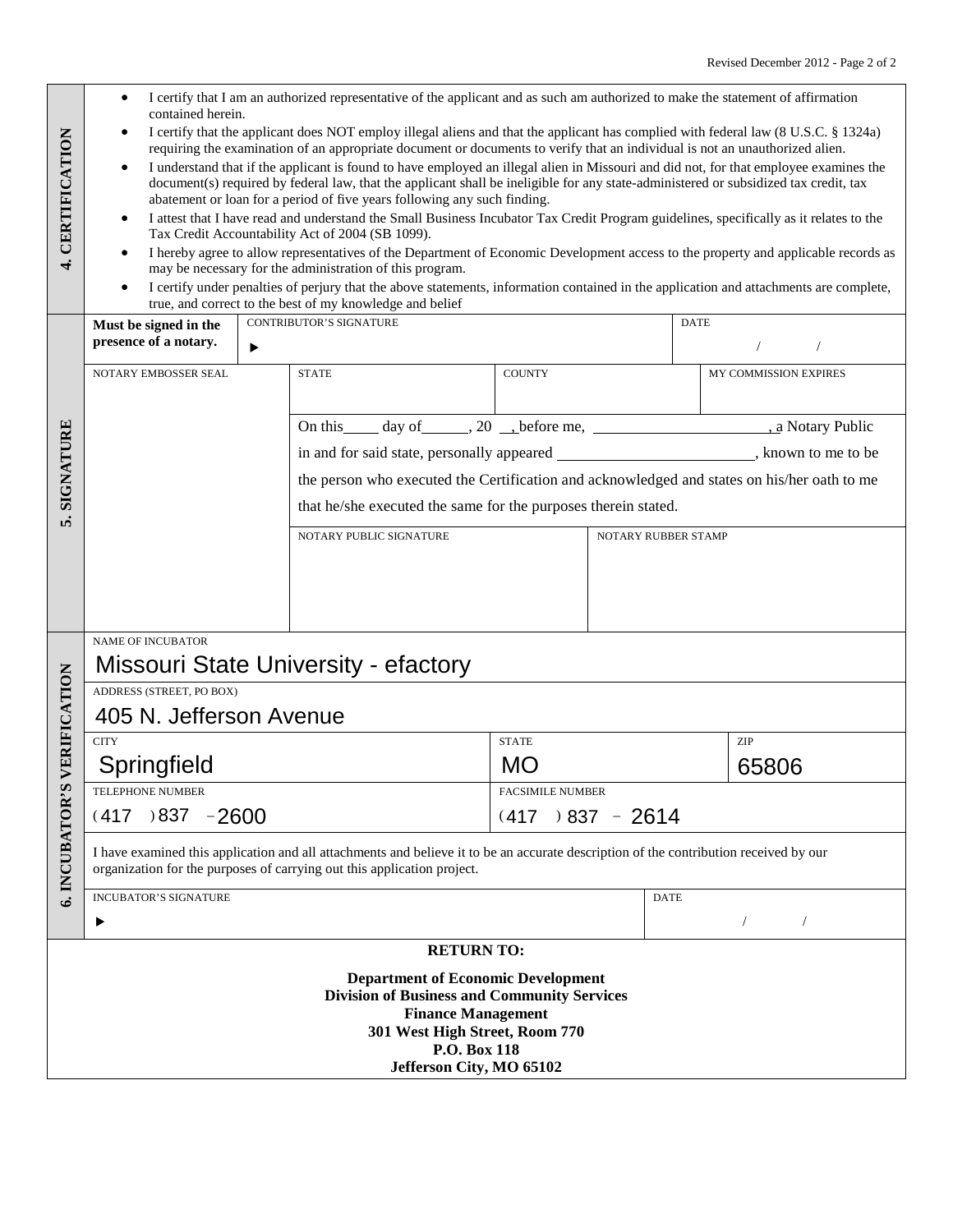

**Sample Letter** 

**Date** 

**John B. Good My Company 123 Street Anytown, MO 65000**

RE: Missouri State University 44-6000308

Dear **Mr. Good**:

Thank you for your gift to Missouri State University to support the efactory business incubator. Your contribution of **\$10,000** will assist with additional public improvements to the efactory, which is located in the Robert W. Plaster Free Enterprise Center. These improvements will allow continued development of the facility to meet the entrepreneurial needs of our region.

Missouri State University is a higher education institution established under Chapter 174 Missouri Revised Statutes. Missouri State University is a governmental entity as described in Section 170(c)(1) of the Internal Revenue Code, in accordance with Section 115 of the Code. Contributions made to Missouri State University for exclusively public purposes are exempt income or charitable deductions under Section 170(c)(1).

No goods or services were provided by Missouri State University in return for this contribution.

Upon approval of the Verification of Contribution Form, the Missouri Department of Economic Development will issue you a Certificate of Eligibility for the Small Business Incubator Tax Credit program.

We sincerely appreciate your generosity and support of Missouri State University.

Sincerely,

Allen D. Kunkel, CEcD Associate Vice President for Economic Development



**ROBERT W. PLASTER FREE ENTERPRISE CENTER**  405 N. Jefferson Avenue, Springfield, MO 65806 Phone: (417) 837-2600 • Fax: (417) 837-2614 • www.theefactory.org